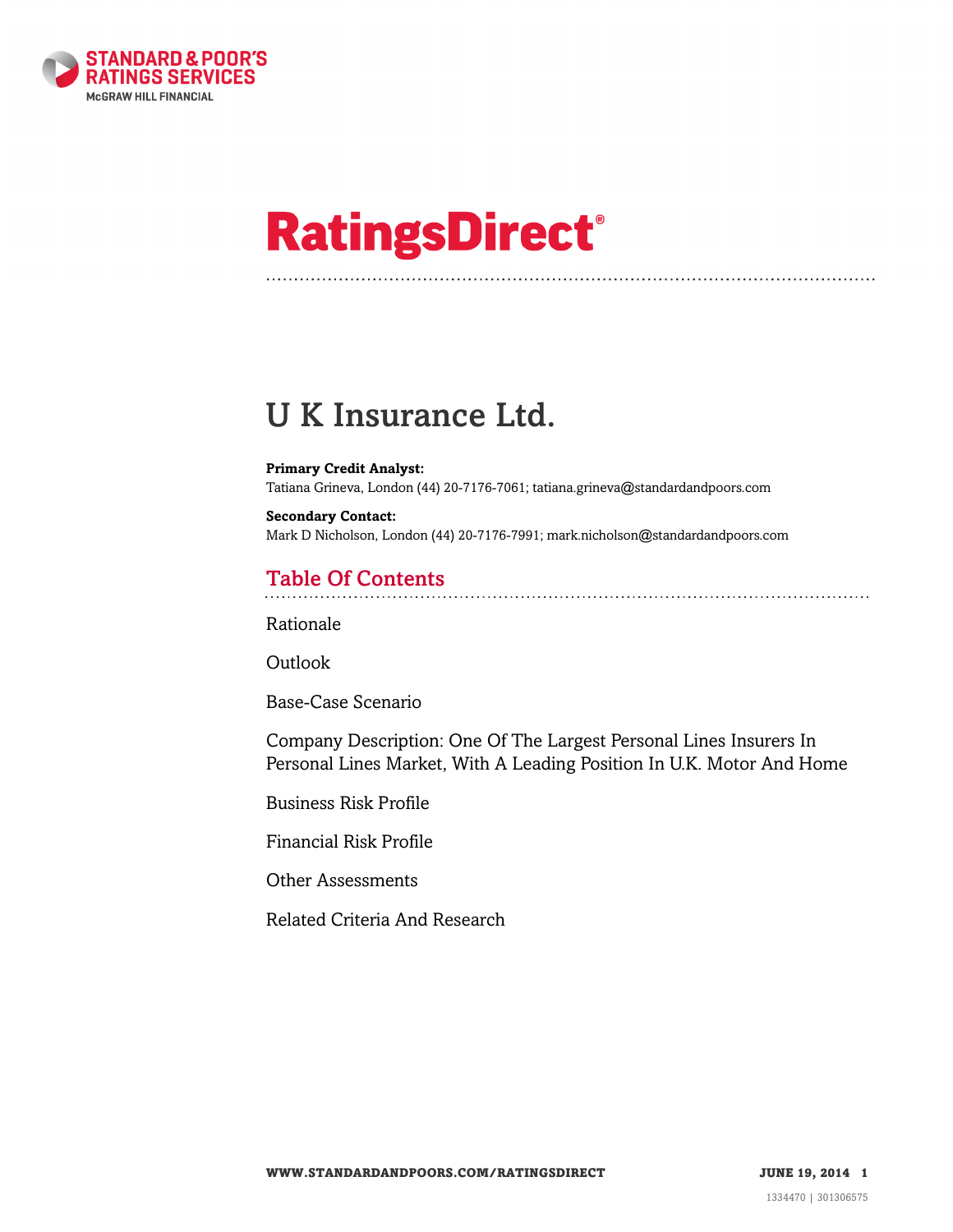# U K Insurance Ltd.



\*Stand-alone credit profile.

<span id="page-1-0"></span>See Ratings Detail for a complete list of rated entities and ratings covered by this report.

# Rationale

#### **Business Risk Profile: Strong**

• No. 1 motor and household insurer in the U.K. with well-known brands in the U.K. market.

#### **Financial Risk Profile: Very Strong**

- Very strong capital and earnings supported by improving operating performance and capital adequacy that still exceeds our benchmark for 'AAA' confidence level, although which we expect to gradually reduce to the upper level of an 'A' in 2015-2016 due to lower level of retained earnings and increasing investment risk.
- Intermediate risk position, reflecting a well-diversified investment portfolio and minimal exposure to employees' postemployment obligations, which are offset by the cyclicality of the U.K. motor market and the increasing volatility of capital and earnings.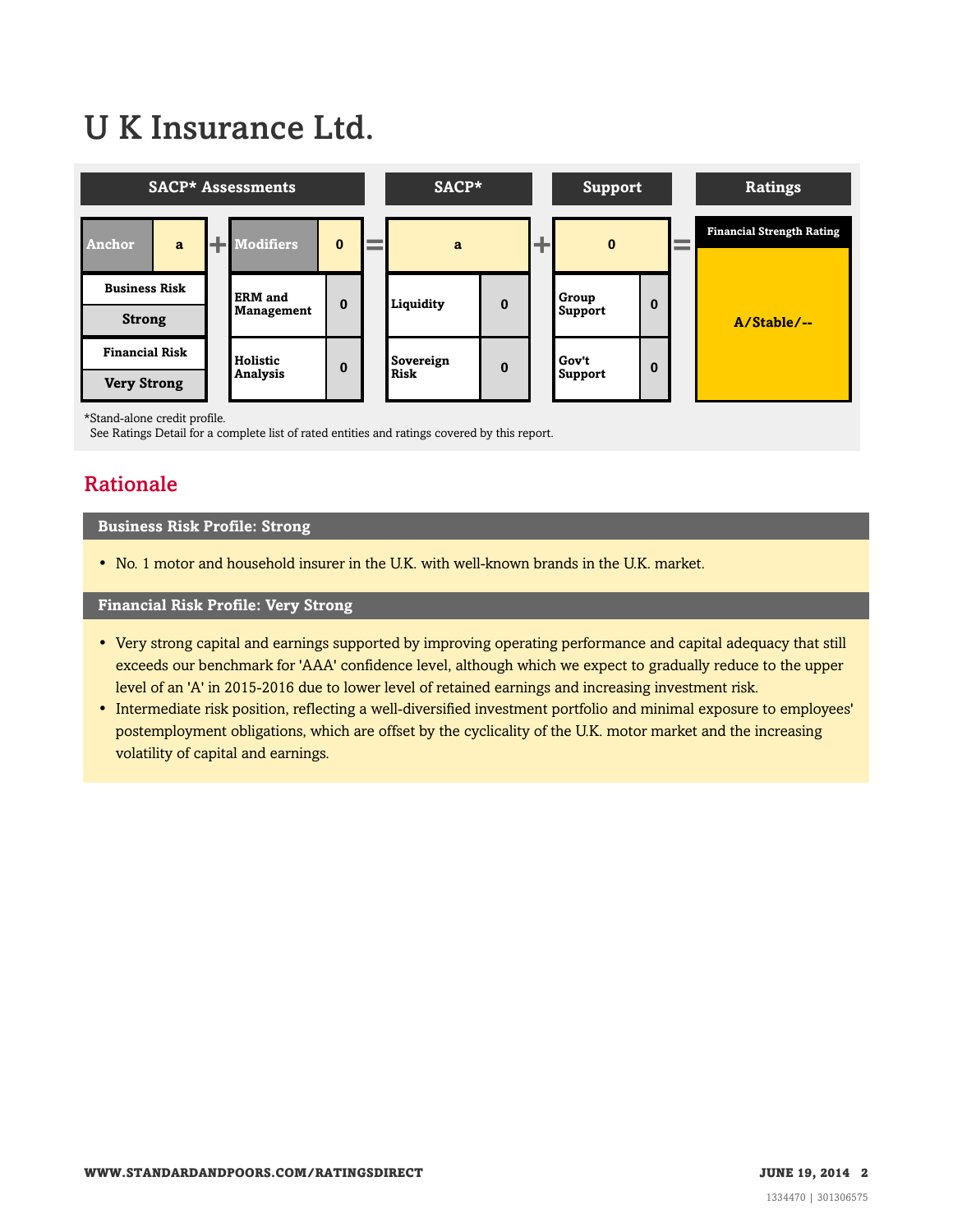#### **Outlook: Stable**

The stable outlook reflects our view that U.K. Insurance Ltd. (UKI) will continue to maintain at least strong capital and earnings, with capital adequacy at least comfortably at the 'A' level over the next 12-24 months. We also expect that UKI will maintain stable earnings during this period, a conservative investment profile, and a strong competitive position in the U.K.

#### Downside scenario

We could lower the ratings if capital adequacy falls below the 'A' level, or earnings materially fail to meet our expectations. We could also lower the ratings if UKI's leading positions in motor and household insurance shrink unexpectedly in a competitive market environment.

#### Upside scenario

We consider an upgrade to be unlikely, but we may raise the ratings if UKI maintains its capital consistently at the 'AAA' confidence level, or if our assessment of the complexity and importance of enterprise risk management (ERM) to the rating increases.

# <span id="page-2-0"></span>Base-Case Scenario

#### **Macroeconomic Assumptions**

- We forecast real GDP to increase by an annual average of 1.9% over 2014-2016 and that inflation will be predictable and modest, falling to 2% by 2015.
- While in the longer run we would expect a correlation between GDP and non-life premium growth, over our rating horizon we anticipate that internal industry dynamics in the U.K. insurance market will prove a stronger determinant of sector profitability than these macroeconomic trends.
- For detailed macroeconomic assumptions, see "U.K. Property/Casualty Insurance Sector Carries An Intermediate Industry And Country Risk Assessment" published November 6, 2013).

#### **Company-Specific Assumptions**

- Gross premiums written to decline by 3% in 2014 with 0% growth in 2015.
- Capital adequacy will be managed at least comfortably at the 'A' level.
- Reserve releases to continue, but at a lower level in the future.
- Net income after tax to be at least £185 million in 2014, and £220 million in 2015.
- The combined ratio to remain strong between 97%-99% in 2014-2015.
- Return on revenue of less than 7% annually over the same period.
- Financial leverage to remain about 20% and coverage 6x-7x.
- A dividend payout ratio of about 90% of our forecasted net income after tax.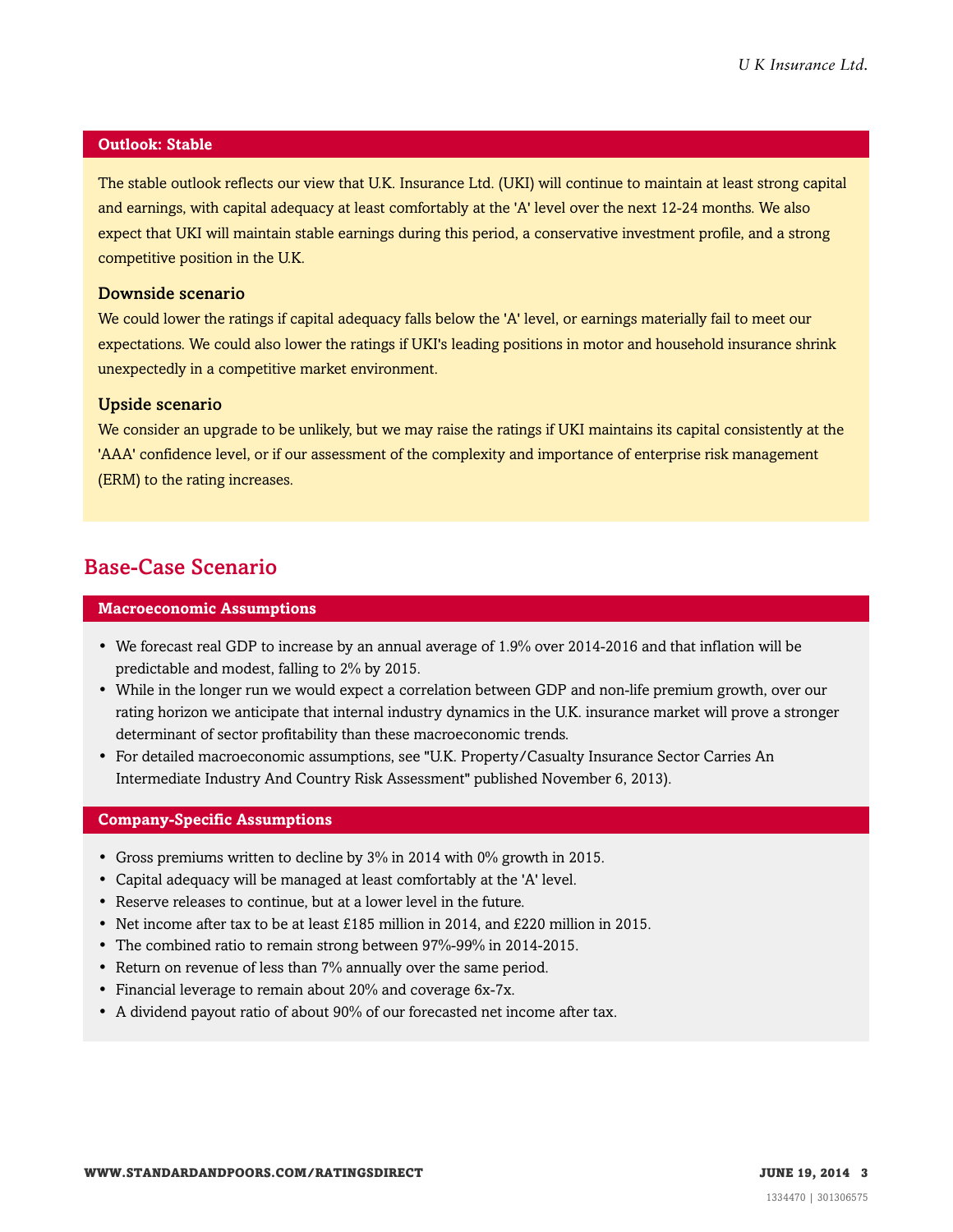#### **Key Metrics**

| (Mil. £)                                      | 2015f    | 2014f   | 2013   | 2012  | 2011    | 2010   | 2009   |
|-----------------------------------------------|----------|---------|--------|-------|---------|--------|--------|
| Gross premiums written                        | < 3.700  | < 3.700 | 3.835  | 4.001 | 4.168   | 4.971  | 5,291  |
| Change in gross premiums written (%)          | $\Omega$ | (3)     | (4.17) | (4)   | (16.15) | (6.05) | N.M.   |
| Net income (attributable to all shareholders) | >220     | >185    | 313    | 184   | 249     | (272)  | 133    |
| Return on revenue $(\%)$                      | >8       | >7      | 11.11  | 4.95  | 6.53    | (7.69) | N/A    |
| Return on shareholders' equity (%)            | >9       | >7      | 11.13  | 5.5   | 6.77    | (7.70) | N/A    |
| Net combined ratio $(\%)$                     | 98-99    | 97-99   | 92.99  | 98.82 | 100.48  | 116.95 | 107.99 |

F--Forecast. N.M.--Not meaningful. N/A--Not applicable. Data in all tables is for the consolidated Direct Line Group.

# <span id="page-3-0"></span>Company Description: One Of The Largest Personal Lines Insurers In Personal Lines Market, With A Leading Position In U.K. Motor And Home

UKI is the main operating insurance subsidiary of Direct Line Group (DLG) and best known through its Direct Line brand. DLG wrote gross premiums in 2013 of £3.8 billion (2012: £4.0 billion) primarily directly. The U.K. personal lines business accounted for 72%, U.K. commercial for 12% and international business (Italy and Germany) for 16%, of DLG's gross premium income in 2013. DLG operates in the U.K. under well-known, market-leading brands like Direct Line, Direct Line for Business, Churchill, Privilege, NIG, and Green Flag.

#### **Table 1**

| U.K. Insurance Ltd.-- Industry And Country Risk |                   |                       |  |  |
|-------------------------------------------------|-------------------|-----------------------|--|--|
| Insurance sector                                | <b>IICRA</b>      | Business mix $(\%)^*$ |  |  |
| $UK$ $P/C$                                      | Intermediate risk | 86                    |  |  |
| Italy P/C                                       | Moderate risk     | 10                    |  |  |
| Germany P/C                                     | Low risk          |                       |  |  |

<span id="page-3-1"></span>\*Based on gross premiums written. P/C--Property and casualty.

# Business Risk Profile: Strong

We assess UKI's business risk profile as strong, based on its strong competitive position in the mature and highly competitive U.K. non-life insurance market.

#### Insurance industry and country risk

Most of UKI's business stems from the large and mature U.K. insurance market, where we consider industry and country risks to be intermediate (see "U.K. Property/Casualty Insurance Sector Carries An Intermediate Industry And Country Risk Assessment" published November 6, 2013 ). We assess the industry risk for the U.K. P/C insurance sector as moderate. The assessment is dragged down by the relative ease of opening an insurance business in the U.K. and by the recent volatility of motor liability claims. Despite strong competition on price in personal lines, the sector's profitability overall is solid. DLG has international operations in Italy and Germany, but lacks scale in these markets. DLG's dependence primarily on the U.K. market somewhat constrains DLG's overall business risk profile. Entry to personal lines business has relatively few restrictions in the U.K. because of the sector's bias toward direct sales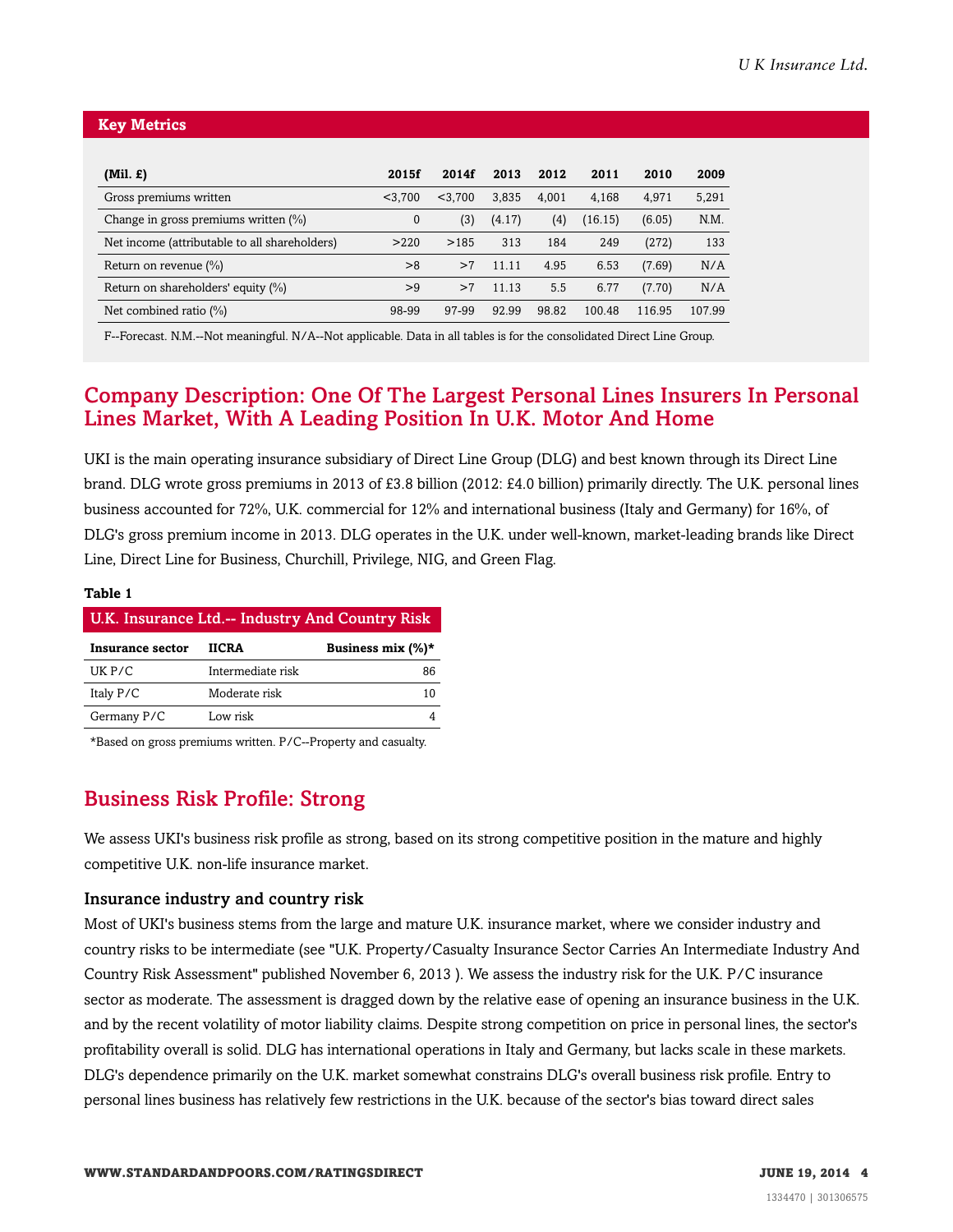channels, especially Internet and aggregator sales channels, for major lines. Although an insurer still has to build its brand through marketing, a network of offices, salesmen, or broker contacts remains much more significant for commercial than for personal lines. Ease of entry to the U.K. market, compared with peer markets, leads to a corresponding oversupply of capacity at most stages of the pricing cycle. Thus, UKI is exposed to cyclicality, competitiveness, and possible legislative changes in its single market.

#### Competitive position

UKI has a strong competitive position. It is one of the leaders in the personal lines markets in the U.K. and has about a 10% overall market share (based on reported Association of British Insurers data). It also has strong positions in the motor and home segments. In our view, the group gains sustainable competitive advantage through economies of scale in pricing and wider costs. Historical claims data on such a large scale also enables UKI to price more accurately and has helped the group improve its operating performance since 2010. Market-leading brands and direct distribution channels create competitive advantages for UKI by enabling it to lower its acquisition costs below those of its peers.

Although the U.K. personal lines market is very competitive, we do not see any immediate threats to UKI's competitive position.

In our base-case scenario, we expect UKI to continue to exhibit a strong performance with a combined (loss and expense) ratio of 97%-99%, well above the U.K. overall insurance market with a five-year average combined ratio of about 102% (2008-2012).

| U.K. Insurance Ltd.-- Competitive Position |        |         |        |       |  |  |
|--------------------------------------------|--------|---------|--------|-------|--|--|
| --Year-ended Dec. 31--                     |        |         |        |       |  |  |
| 2013                                       | 2012   | 2011    | 2010   | 2009  |  |  |
| 3,835                                      | 4.001  | 4,168   | 4.971  | 5,291 |  |  |
| (4.17)                                     | (4.00) | (16.15) | (6.05) | N.M.  |  |  |
| 3,467                                      | 3,636  | 3,911   | 4,788  | 5,092 |  |  |
| (4.66)                                     | (7.04) | (18.30) | (5.97) | N.M.  |  |  |
| 9.60                                       | 9.13   | 6.17    | 3.69   | 3.77  |  |  |
|                                            |        |         |        |       |  |  |

#### **Table 2**

<span id="page-4-0"></span>N.M.--Not meaningful.

# Financial Risk Profile: Very Strong

Our view of UKI's very strong financial risk profile is driven by our very strong capital adequacy assessment.

#### Capital and earnings: Capital adequacy to remain comfortably at least in the 'A' confidence level in 2014-2016

We assess UKI's capital and earnings as very strong. Its capital adequacy as of Dec. 31, 2013, is at the 'AAA' confidence level but under our base-case scenario, we expect it to gradually weaken to the 'AA' confidence level in 2014-2015 and to subsequently stabilize at the upper end of the 'A' confidence level in 2015-2016. We expect the reduction to be driven by a lower level of retained earnings and higher credit risk charges resulting from UKI's plans to diversify its investment portfolio into infrastructure, high yield debt, etc. resulting in a lower overall credit quality of the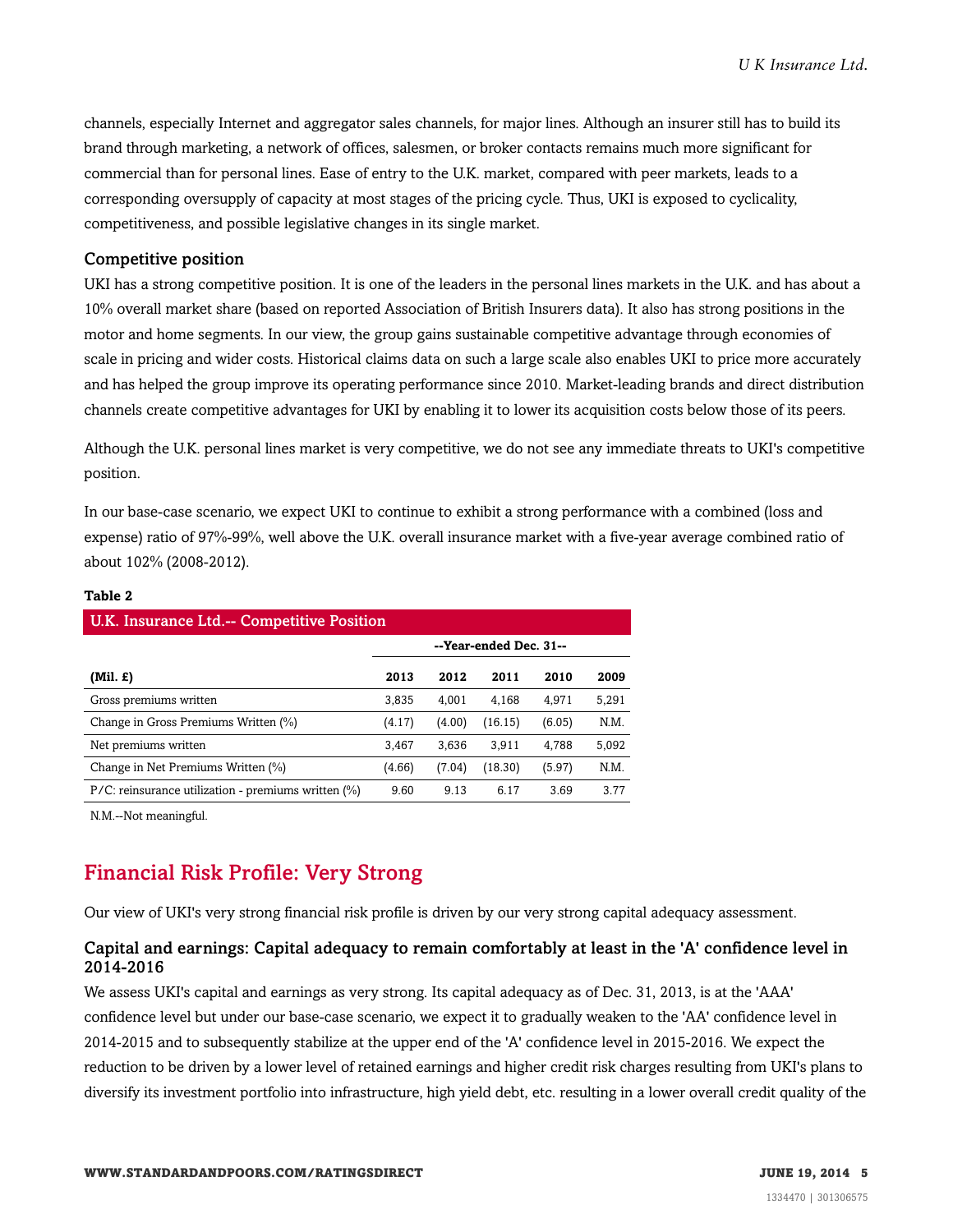investment portfolio (see Company Specific Assumptions for our base-case scenario). In our view, low interest rates may also weaken UKI's investment income, which however may be compensated by the materialization of the plans to diversify the investment portfolio.

#### **Table 3**

| <b>U.K. Insurance Ltd.-- Capitalization Statistics</b> |                        |         |       |        |       |  |
|--------------------------------------------------------|------------------------|---------|-------|--------|-------|--|
|                                                        | --Year-ended Dec. 31-- |         |       |        |       |  |
| $(Mil. \mathcal{L})$                                   | 2013                   | 2012    | 2011  | 2010   | 2009  |  |
| Common shareholders' equity                            | 2.790                  | 2.832   | 3.871 | 3.482  | 3.581 |  |
| Change in common shareholders' equity (%)              | (1.47)                 | (26.86) | 11.18 | (2.75) | N.M.  |  |

N.M.--Not meaningful.

#### **Table 4**

# U.K. Insurance Ltd.-- Earnings Statistics **--Year-ended Dec. 31-- (Mil. £) 2013 2012 2011 2010 2009** Total revenue 3,892 4,120 4,737 5,538 5,677 EBIT adjusted 490 258 360 (384) N/A Net income (attributable to all shareholders) 313 184 249 (272) 133 Return on revenue (%) 11.11 4.95 6.53 (7.69) N/A Return on shareholders' equity (reported) (%) 11.13 5.50 6.77 (7.70) N/A P/C: net expense ratio (%) 31.85 33.69 30.71 23.90 26.44 P/C: net loss ratio (%) 61.14 65.13 69.77 93.05 81.55

P/C: net combined ratio (%) 92.99 98.82 100.48 116.95 107.99

N/A--Not applicable.

#### Risk position: Intermediate due to a well diversified investment portfolio and minimal exposure to postemployment defined benefit obligations.

In our view, UKI's risk position is intermediate. While it benefits from the diversity of its investment portfolio and minimal exposure to employee postemployment defined benefits obligations, the credit quality of the investment portfolio is reducing in response to a low interest rate environment and in search of a better asset liability management ethos, but remains strong. More than 90% of UKI's investment portfolio is concentrated in bonds and cash. We expect UKI's management team to remain committed to its conservative investment strategy and strictly monitor its exposure and adhere to its credit benchmarks and limits allocated.

However, the cyclicality of the U.K. motor market may increase the volatility of capital and earnings in the future, if the level of volatility we observed in 2009-2010 when the group had to significantly strengthen reserves because of high industrywide increases in bodily injury costs and soft market conditions repeats.

#### **Table 5**

| <b>U.K. Insurance Ltd.-- Risk Position</b> |                        |  |                                  |      |      |
|--------------------------------------------|------------------------|--|----------------------------------|------|------|
|                                            | --Year-ended Dec. 31-- |  |                                  |      |      |
| $(Mil. \mathcal{L})$                       | 2013                   |  | 2012 2011                        | 2010 | 2009 |
| Total invested assets                      |                        |  | 8,573 9,439 10,930 10,755 10,086 |      |      |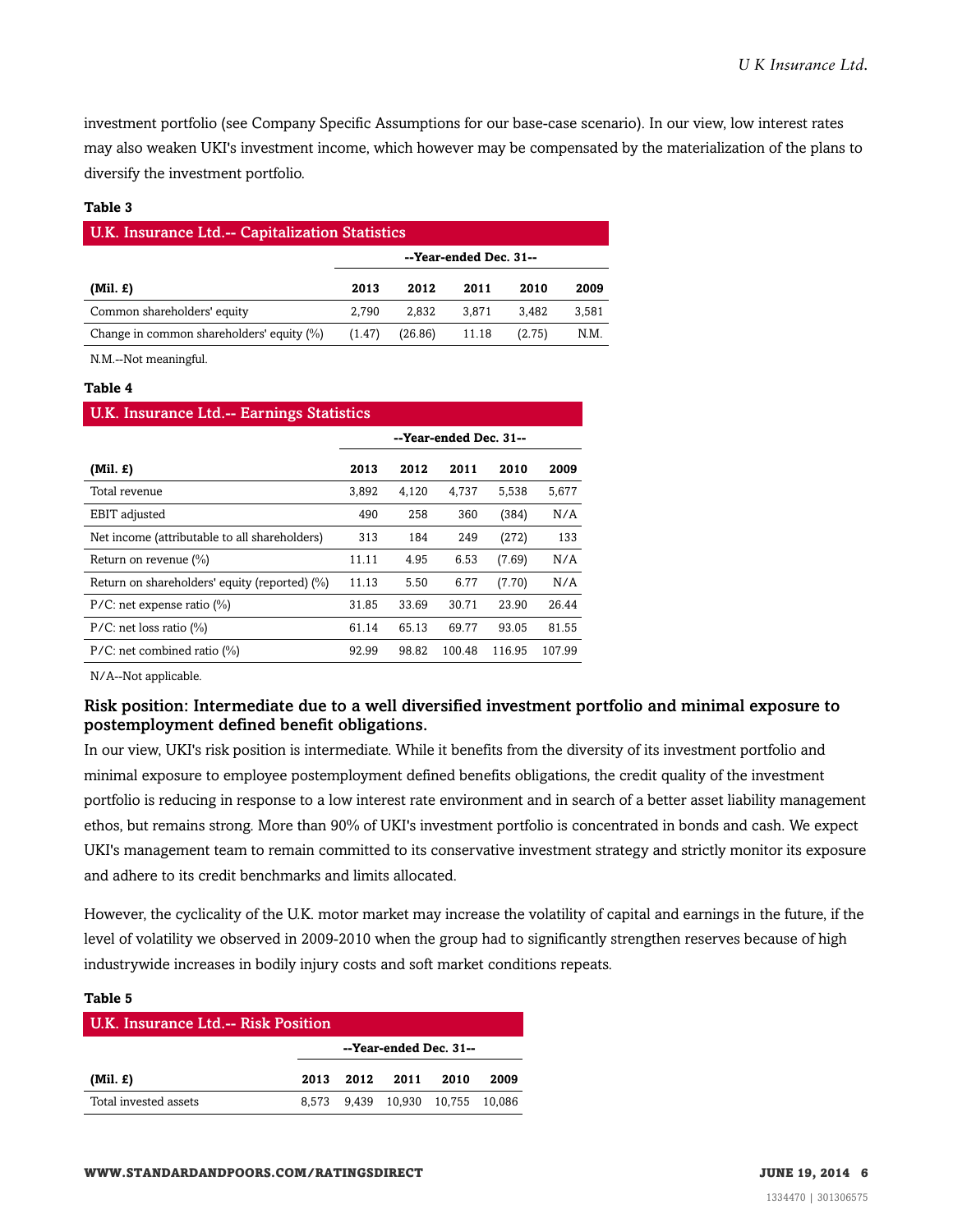#### **Table 5**

| U.K. Insurance Ltd.-- Risk Position (cont.)                  |       |       |       |       |       |  |
|--------------------------------------------------------------|-------|-------|-------|-------|-------|--|
| Net investment income                                        | 189   | 199   | 244   | 269   | 314   |  |
| Net investment yield $(\%)$                                  | 2.09  | 1.96  | 2.25  | 2.58  | N/A   |  |
| Portfolio composition (% of general account invested assets) |       |       |       |       |       |  |
| Cash and short term investments (%)                          | 10.60 | 15.98 | 26.25 | 26.08 | 26.39 |  |
| Bonds $(\% )$                                                | 79.06 | 75.34 | 67.01 | 65.08 | 62.39 |  |
| Real estate $(\% )$                                          | 2.61  | 1.37  | 0.64  | 0.78  | 0.77  |  |
| Mortgages $(\% )$                                            | 2.66  | 0.48  | 2.59  | 4.61  | 6.80  |  |
| Loans $(\% )$                                                | 5.08  | 6.83  | N/A   | N/A   | N/A   |  |
| Other investments (%)                                        | 0.00  | 0.00  | 3.50  | 3.45  | 3.64  |  |

N/A--Not applicable.

#### Financial flexibility: Adequate reflecting supportive leverage and coverage and potential ability to raise additional capital based on the recent experiences.

UKI has adequate financial flexibility, in our view, thanks to its good earnings stream, prospectively capital at least at the 'A' confidence level, a satisfactory level of financial leverage (at about 20%), a healthy level of fixed-charge coverage (6x-7x) in 2014-2015, and the successful flotation/sale of its shares in difficult market conditions in 2013 and 2014. It also successfully issued junior subordinated debt of £500 million.

In our view, however, UKI's capital market track record is not as long as that of its competitors, to which we assign the highest financial flexibility assessment.

### <span id="page-6-0"></span>Other Assessments

We consider that UKI's adequate with strong risk controls ERM, and satisfactory management and governance assessments are neutral for the rating. Liquidity is exceptional.

#### Enterprise risk management

UKI's ERM framework reflects our positive views of the overall risk controls, risk model and strategic risk management. In our opinion, the importance of ERM to the rating is low as it operates in a less complex risk environment compared to the companies to which we assign a high level of ERM importance. We, however, do not expect the group to experience losses outside its risk tolerance.

#### Management and governance

We consider that the executive team, headed by Paul Geddes, established a track record following a notable turnaround in DLG's operating performance, successful issuance of junior subordinated debt in April 2012, and oversubscribed flotation and subsequent follow-on sale of 99.7% of DLG's shares. In our view, the management team has a very clear strategy and focus on profitability, and is working hard to sustain a strong performance in challenging market conditions.

DLG's strategy appears to be well-thought-out and consistent with its organizational capabilities, taking into account market developments. However, the sustainability of the strategy has yet to be proven over the next two to three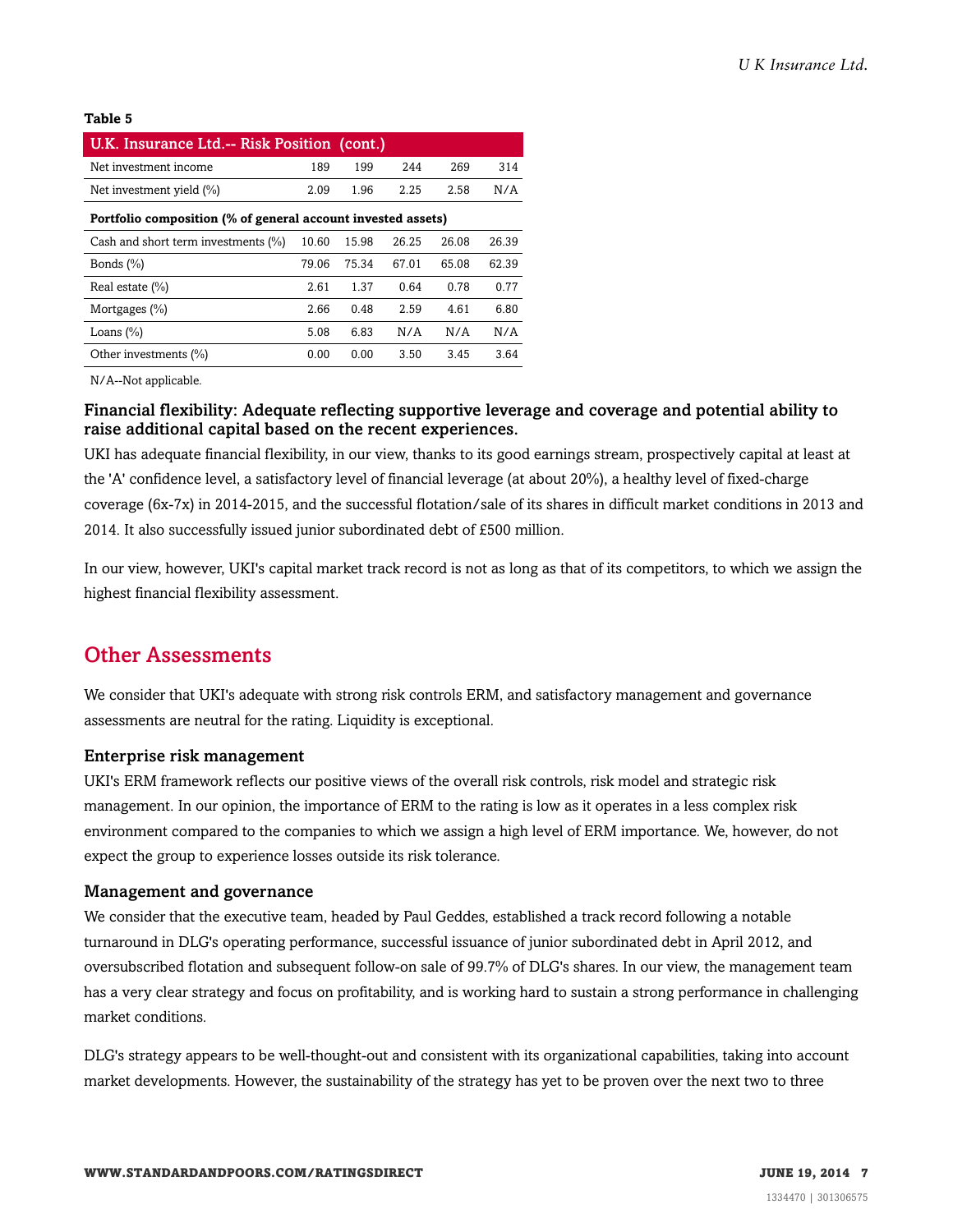years, particularly with regard to growth targets and the sustainability of net combined ratios.

#### **Liquidity**

DLG's liquidity ratio is more than 200%, based on the strength of available sources, mainly the group's regular inflow of premium income and highly liquid asset portfolio.

# <span id="page-7-0"></span>Related Criteria And Research

#### Related Criteria

- Insurers: Rating Methodology, May 7, 2013
- Enterprise Risk Management, May 7 2013
- Management And Governance Credit Factors For Corporate Entities And Insurers, Nov. 13, 2012
- Refined Methodology And Assumptions For Analyzing Insurer Capital Adequacy Using The Risk-Based Insurance Capital Model, June 7, 2010
- General Criteria: Use Of CreditWatch And Outlooks, Sept. 14, 2009
- Hybrid Capital Handbook: September 2008 Edition, Sept. 15, 2008

| Ratings Detail (As Of June 19, 2014)            |                |  |  |  |
|-------------------------------------------------|----------------|--|--|--|
| <b>Operating Company Covered By This Report</b> |                |  |  |  |
| U K Insurance Ltd.                              |                |  |  |  |
| Financial Strength Rating                       |                |  |  |  |
| Local Currency                                  | $A/Stable/$ -- |  |  |  |
| Counterparty Credit Rating                      |                |  |  |  |
| Local Currency                                  | $A/Stable/--$  |  |  |  |
| Junior Subordinated                             | BBB+           |  |  |  |
| <b>Domicile</b>                                 | United Kingdom |  |  |  |

\*Unless otherwise noted, all ratings in this report are global scale ratings. Standard & Poor's credit ratings on the global scale are comparable across countries. Standard & Poor's credit ratings on a national scale are relative to obligors or obligations within that specific country.

#### **Additional Contact:**

Insurance Ratings Europe; InsuranceInteractive\_Europe@standardandpoors.com